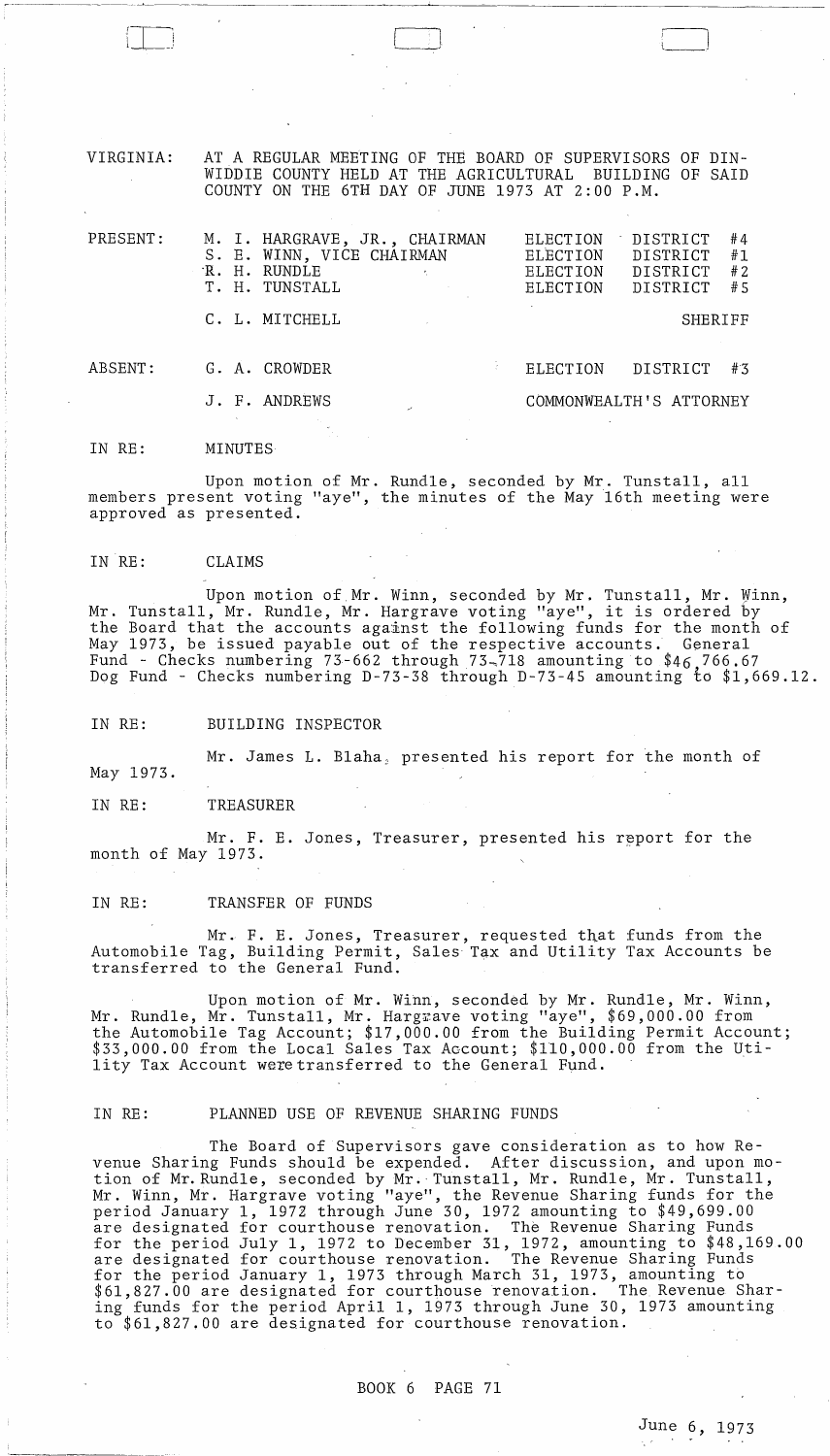IN RE: COMMISSIONER OF THE REVENUE - BOARD OF EQUALIZATION

The Board of Supervisors discussed the complaints they have received from citizens of the County regarding inequities in the recently completed reassessment of real estate in Dinwiddie County. All recently completed reassessment of real estate in Dinwiddie County. four supervisors present stated they felt a Board of Equalization should be appointed to correct these inequities.

The Chairman called upon Mr. R. W. Bridgman, Commissioner of the Revenue, to give his feelings on the need for a Board of Equali-<br>zation. Mr. Bridgman stated that the recently completed reassessment Mr. Bridgman stated that the recently completed reassessment was one of the most equitable of the five reassessments that he has been associated with in Dinwiddie County, and he urged the Board not to request that a Board of Equalization be appointed.

After further discussion, upon motion of Mr. Rundle, seconded by Mr. Tunstall, all members present voting "aye", the Board of Supervisors adopted the following resolution:

WHEREASurtherDinwiddie County Board of Supervisors has received numerous complaints from the citizens of Dinwiddie County, regarding the inequities in the reassessment of real estate in DinwiddieCounty, completed April 30,1973, .and

WHEREAS, the Board of Supervisors is very concerned about these inequities, and the cost that each individual land owner would have to bear if he chose to take his case through the courth, and

WHEREAS, the Board of Supervisors is of the opinion that the only other source of relief would be an appeal to a Board of Equalization in accordance with Section 58-898 of the Code of Virginia, as amended.

NOW THEREFORE BE IT RESOLVED, the Board of Supervisors of Dinwiddie County, requests that the Honorable D. Carleton Mayes, Judge, 4th Circuit Court, appoint a Board of Equalization for Dinwiddie County.

IN RE: DEPARTMENT OF SOCIAL SERVICES

Mrs. King B. Talley, Director, presented to the Board, 5 applications for State Local Hospitalization.

Upon motion of Mr. Tunstall, seconded by Mr. Winn, Mr. Tunstall, Mr. Winn, Mr. Rundle Mr. Hargrave voting "aye", the SLH application of Mrs. Martha Gholson was approved. Mrs. Talley recommended approval.

Upon motion of Mr. Winn, seconded by Mr. Tunstall, Mr. Winn, Mr. Tunstall, Mr. Rundle, Mr. Hargrave voting "aye", the SLH Application of Mr. William W. Jones was denied. Mrs. Talley recommended denial.

Upon motion of Mr. Tunstall, seconded by Mr. Winn, Mr. Tunstall, Mr. Winn, Mr . Rundle, Mr. Hargrave voting "aye", the SLH Applicataon of Mrs. Mabel Carr was approved. Mrs. Talley recommended approval.

The SLH Application of Mr. Blanny L. Hamner was continued.

Upon motion of Mr. Winn, seconded by Mr. Tunstall, Mr. Winn, Mr. Tunstall, Mr. Rundle, Mr. Hargrave voting "aye", the SLH Application • of Mrs. Patience Ann Greene was approved. Mrs. Talley recommended approval.

### IN RE: SCHOOL BOARD

 $\pm$ I

 $M_{\mathbb{H}}^{\mathbb{F}}$ . T. W. Newsom, Superintendent Schools, stated that he had nothing to bring before the Board at this meeting, but he would to bring before the Board at this meeting, but he would be at the June 20th meeting to discuss changes in some of the categories of the 1972-73 budget.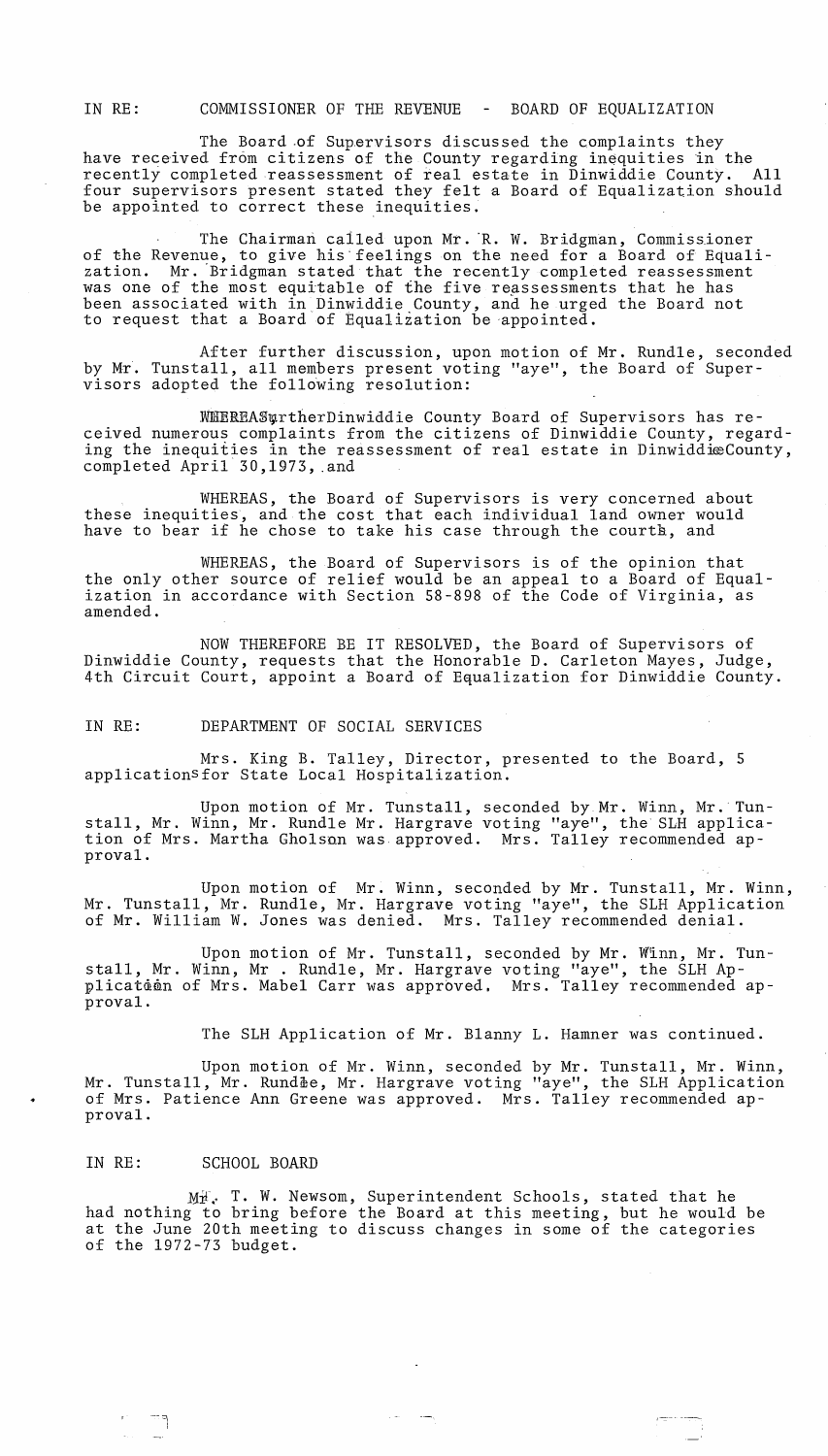## IN RE: DOG WARDEN

-~-~---.--~--~----"--------- ------

LLJ

Mr. A. W. Chappell presented his report for the month of May 1973.

Upon motion of Mr. Rundle, seconded by Mr. Winn, Mr. Rundle, Mr. Winn, Mr. Tunstall, Mr. Hargrave voting "aye", the claims of Mrs. Elizabeth Myrick for  $10$  hens  $$10.00$  was approved.

Upon motion of Mr. Rundle, seconded by Mr. Winn, Mr. Rundle, Mr. Winn, Mr. Tunstall, Mr. Hargrave voting "aye", the claim of Mr. Willie Gilliam for 10 hens - \$10.00 was approved.

Upon motion of Mr. Winn, seconded by Mr. Tunstall, Mr. Winn, Mr. Tunstall, Mr. Rundle, Mr. Hargrave voting "aye", the claim of Mary White for 7 hens - \$7.00 was approved.

Upon motion of Mr. Rundle, seconded by Mr. Tunstall, Mr. Rundle, Mr. Tunstall, Mr. Winn, Mr. Hargrave voting waye", the claim of Mary Pegram, 1 hen - \$1.00 was approved.

## IN RE: STATEMENT OF VALUES

Mr. M. L. Duke, Jr., presented to the Board, the amount of fire insurance on each building owned by the County of Dinwiddie, excluding school buildings. These amounts included appropriate percentage increases to keep up with " todays replacement cost.

Upon motion of Mr. Rundle, seconded 'by Mr. Winn, all members present voting "aye", the following list of Statement of Values was approved by the Board:

| DESCRIPTION & LOCATION    | BUILDING  | CONTENTS |
|---------------------------|-----------|----------|
| 1. Clerk's Office         | 39,000    | 3,000    |
| 2. Courthouse             | 228,000   | 18,000   |
| 3. Health Center          | $-90,000$ |          |
| 4. County Offices         | 162,000   | 5,000    |
| 5. Dinwiddie County Jail  | 313,000   | 10,000   |
| 6. Dinwiddie Fire Station | 30,000    | 1,000    |

IN RE: DEPARTMENT OF HIGHWAYS

Mr. R. V. Lancaster, III, Resident Engineer and Mr. B. C. Medlock, Assistant Resident Engineer, appeared before the Board to received any complaints or request from the Supervisors.

Mr. Frank Hale, member Dinwiddie County Water Authority, and a resident of Rohoic District, on Route 603, appeared beforeethe Board to complain about the truck traffic on Route 603. There were two main ingredients of his complaint. 1- The trucks were not obeying the speed limit of 35 miles per hour on this Route, and they were hauling towo large a load on the dump trucks which in turn was spilling out onto targe a foad on the dump trucks which in turn was spilling out onto<br>the lawns and if the truck was traveling at a high rate of speed, it ewen broke out car windows and windows in houses.

This particular complaint had been before the Board before and solutions had been sought, but none have'effectively'done the job. Mr. Lancaster stated that the Highway Department was almost powerless to do anything more than they have already done.

The County Administrator told Mr. Hale and the Board, that he had discussed this matter with Sgt. Maggard of the State Police, and he had stated that he assigned men to check the truck traffic, both for speed and for load limits on the roads that serve the rock quarry on Route 460. Sgt. Maggard further stated they had written numerous tickets, but since this violation did not count against ones driving permit, and but since this violation did not count against ones driving permit, an<br>since the fines were very small, it did not seem to slow down the violations.

BOOK 6 PAGE 72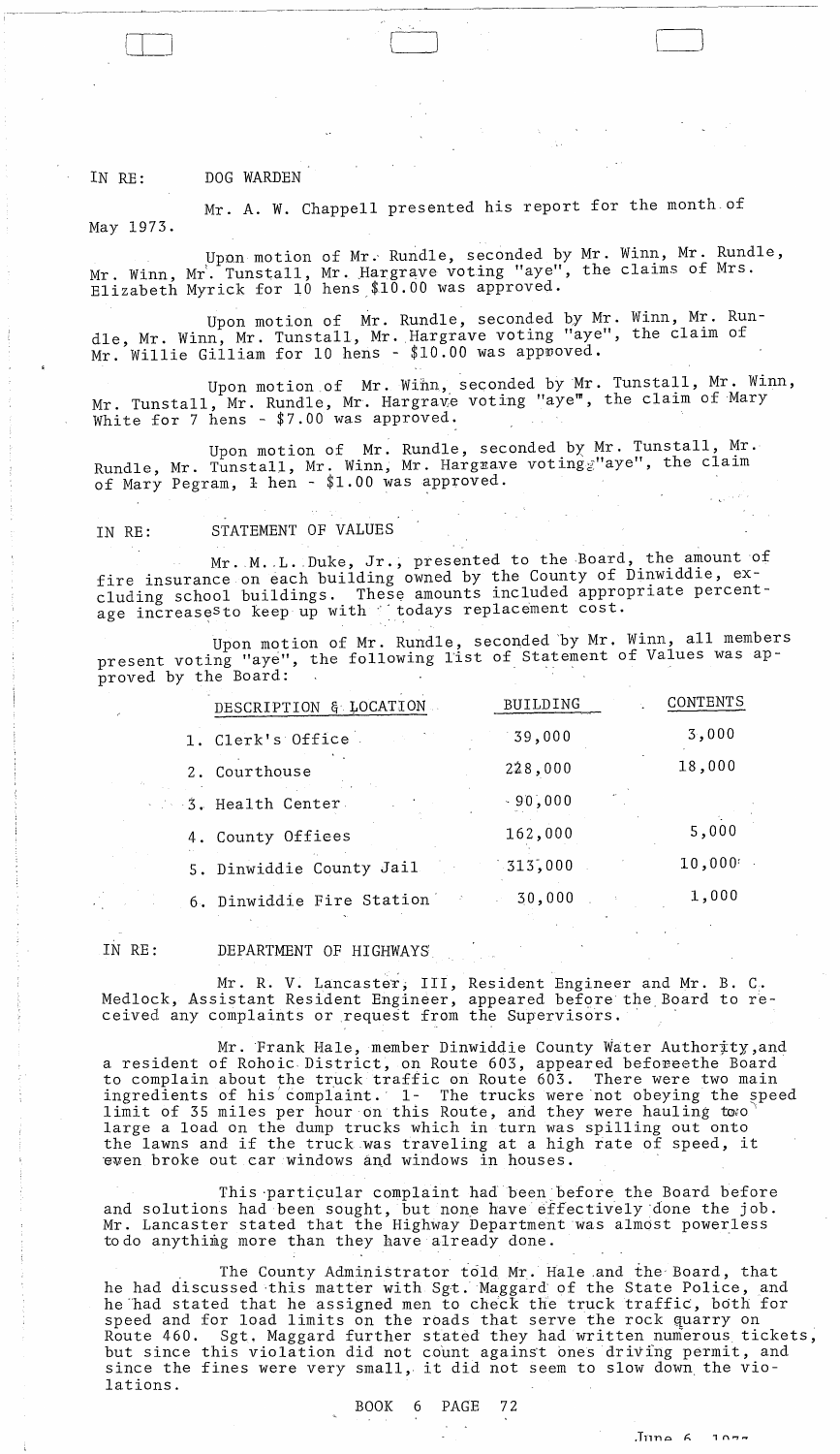Mr. Rundle brought to the attention of the Board and Mr. Hale, that a bill had been introduced in the last session of the General have, that a bill had been introduced in the last session of the deneral.<br>Assembly, to strengthen the present law, and make it mandatory that the load on the dump truck be covered when traveling on State maintained highways, but this bill failed for lack of support.

The Chairman, instructed the County Administrator, to write Mr. William V. Rawlings, our senator in the general Assembly, Mrs. L. O. Scott, our delegate in the General Assembly, and the judges in Dinwiddie County to inform them of the Boards concern for this problem, and that a solution is desperately needed.

IN RE: 1973 ROADVIEWERS REPORT

The following is the Roadviewers report that was' filed on May 9, 1973. that a solution is desperately needed.<br>
IN RE: 1973 ROADVIEWERS REPORT<br>
The following is the Roadviewers report that was fil<br>
May 9, 1973.<br>
1. Chesdin Lake Road - Up to state standards, this<br>
be accepted as requested.<br>
2.

1. Chesdin Lake Road - Up to state standards, this should be accepted as requested.

2. Maitland Village - Richie Avenue - This should be added to the state system provided property owners improved to state standards as provided for by Highway Commission. This is 50% of the cost be borne by the property owner, and 50% by the state.

3. Slab Town Road #2 - Off Route 613 - This is recommended for acceptance into the State Secondary System, and is classified as priority #1.

4. Watkins Road off Route 70<sup>8</sup> - This is recommended for acceptance intothe State Secondary System, and is priorty #2.

5. George P. Smith Road - Off Route 632. This road is recommended for rejection since it does not serve sufficient number of people to render a public service.

This report signed by M. E. Bass, W. A. Prosise, C. Y. Avery, Jr., C. E. Thweatt, and W. F. Green, the Roadviewers.

Upon motion of Mr. Rundle, seconded by Mr. Winn, all members present voting "aye", the roadviewers report was accepted by the Board and the Board recommended that this report be carried out as soon as possible. . r

IN RE: R. O. MAYES - CONDITIONAL USE PERMIT HOG FARM

This being the time and place as advertised in the Progress-Index for the Dinwiddie County Board of'Supervisors to conduct a public hearing, to consider the request of Mr. R. O. Mayes for a conditional use permit to operate a hog farm on land apreel 57 as shown on Section 21 of the zoning map of DinwiddieCounty. Mr. Mayes appeared in behalf of his request, Mr. Hugh Smith, Mr. Dabney E. Short, Jr., Mr. Joseph R. Miles, Mr. Harold Bland, representing Mrs. C. O. Pegram; and Mr. Robert Ritchie, appeared in opposition.

After much discussion, Mr. Tunstall moved, Mr. Winn, seconded, all members present voting "aye", that the decision on this conditional use permit be postponed until all members of the Board could view the proposed location of this hog farm facility.

IN RE: ASCS LEASE 1973-74 FISCAL YEAR

c----:::-~

The County Administrator presented to the Board, a lease from the Agricultural Stabilization & Conservation Service for the use of a portion of the Agricultural Building for the fiscal year 1973-74. This lease calls for the same amount that has been paid for the past several years, \$125.00. The County Administrator told the Board that the County was now renting office space at the rate of \$35.00 per room, and they were leasing to the ASCS 4 rooms and a lobby at the rate of \$31.25 per  $x$  on .

After a brief discussion, the Chairman instructed the County Administrator to discuss this lease with Mr. Elmo Goodwyn, County Executive Director of the ASCS with the fact in mind to raise the amount of this lease from \$125.00 to at least \$140.00.

 $\frac{1}{2}$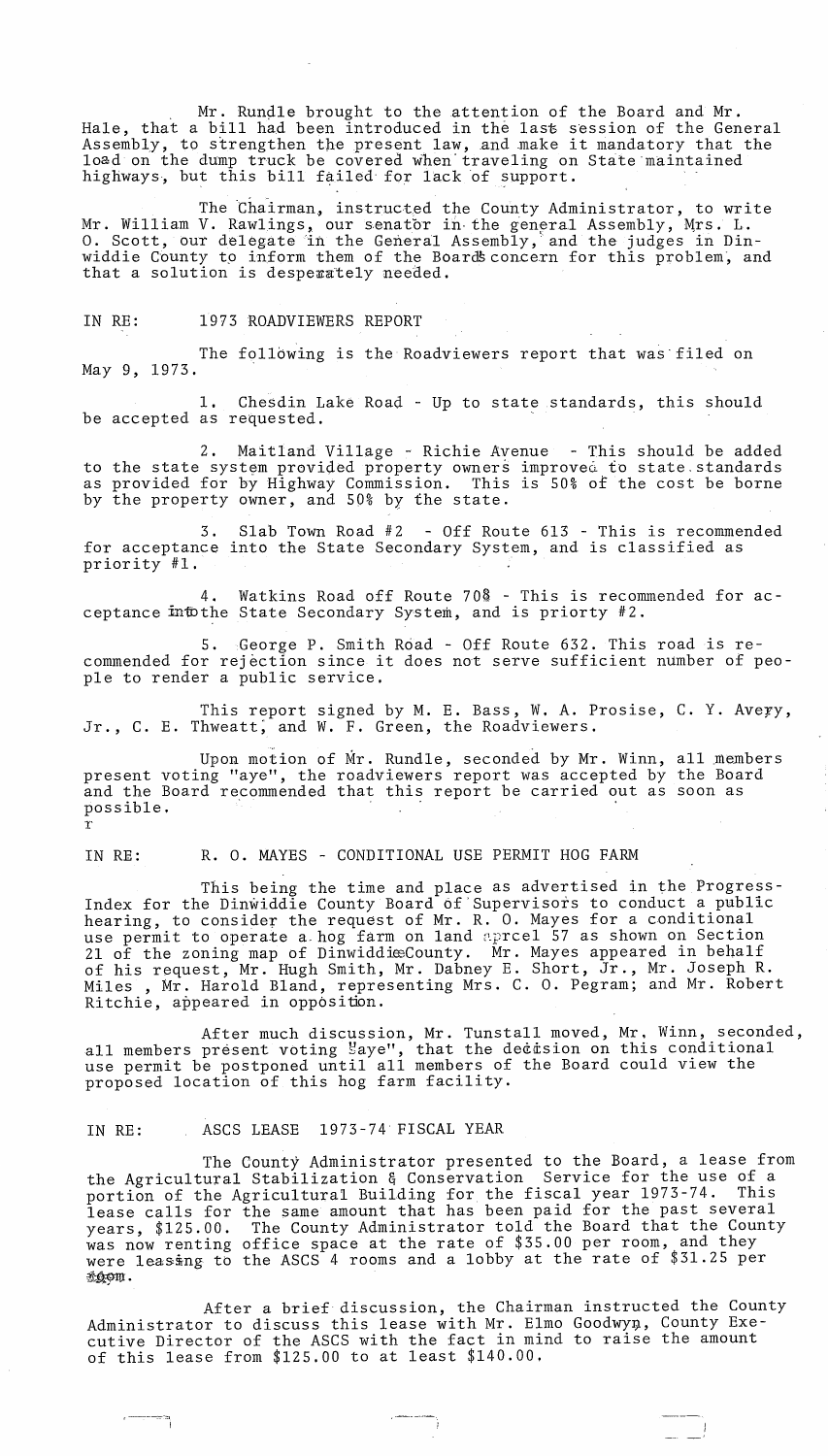## IN RE: ORDINANCE -TO SUPPLEMENT SALARY CIRCUIT COURT JUDGE

The County Administrator presented to the Board, an ordinance to supplement the salary of the resident judge of the Circuit Court, effective upon inclusion of said court in the 11th Judicial Circuit on July 1, 1973. .

Upon motion of Mr. Tunstall, seconded by Mr. Winn, all members voting "aye", the Board authorized the County Administrator to advertise for adoption the following ordinance.

Be it ordained by the Board of Supervisors of Dinwiddie, County Virginia, that pursuant to Section 14.1-38 of the Code of Virginia, the salary of D. Carleton Mayes, Resident Judge for the Circuit Court of Dinwiddie County, shall be increased by \$1,606.25 per annum, Said supplement to be paid by said county.

IN RE: PURCHASE OF LAND FOR COUNTY SANITARY LANDFILL

The County Administrator presented to the Board of Supervisors an offer from Mr. B. Z. Clarke, Jr., and Mrs. Leatha C. Clarke, to sell<br>to the County 65 acres, more or less, for a price of \$33,000.00. In addto the County 65 acres, more or less, for a price of \$33,000.00. ition, the County Administrator presented to the Board a deed conveying this 65 acres, located on Scott's Road, Route 645, between Center Star Church and Five Forks, to Dinwiddie County. .

The County Administrator asked that the Board approve the purchase of this property and authorize the Chairman of the Board to sign the offer presented by Mr. & Mrs. Clarke, and the deed accepting title to this property.

Upon motion of Mr .. Rundle, seconded by Mr. Winn, Mr. Rundle, Mr. Winn, Mr. Tunstall and Mr. Hargrave voting "aye", Mr. M. I. Hargrave, Chairman of the Board of Supervisors bee authorized to sign Mr. & Mrs. Clark's offer and to sign the deed to the 65 acres more or less, and further that Mr. Hargrave be authorized to sign a check for  $$33,000.00$ as payment for said land.

### IN RE: PURCHASE, OF CRAWLER LOADER

Upon motion of My. Rundle, 'seconded by Mr. Tunstall, Mr. Rundle, Mr. Tunstall, Mr. Winn and Mr. Hargrave voting "aye", the County Administrator was authorized to purchase a crawler loader for use at the Dinwiddie County Sanitary Landfill.

# IN RE: PURCHASE OF FENCE FOR SANITARY LANDFILL

Mr. John M. Loftis, director of sanitation of Dinwiddie County, presented to the Board of Supervisors the following two bids for a fence to be constructed around the new sanitary landfill:

- 1. Sears Roebuck & Company 6 foot, 11 gauge, 2690 feet<br>chain anchor fence \$5,973.00 chain anchor fence
- 2. Wallace Fences 6 foot, 11 gauge, 2690 feet chain link fence - \$6,446.00.

Upon motion of Mr. Winn, seconded by Mr. Tunstall, Mr. Winn, Mr. Tunstall, Mr. Rundle, Mr. Hargrave voting "aye", the Board of Supervisors awarded the fence contract to Sears Roebuck & Company for the price of \$5,973.00.

## IN RE: SALE OF PULP WOOD

 $\mathcal{L}^{\text{max}}_{\text{max}}$ 

Upon motion of Mr. Rundle, seconded by Mr. Winn,.Mr. Rundle, Mr. Winh, Mr. Tunstall, Mr. Hargrave voting "aye", the County Administrator was authorized with the circuit court's approval, to sell pulp wood at no less than \$7.00 per cord off of ten acres of land. This 10 acres of land being a portion of the 65 acres just acquired for sanitary landfill use. And further, that the sale of this pulp wood would either be to George B. Ragsdale or Ruben Jefferies, depending on which one could begin cutting the pulp wood first.

 $\Delta \sim 10^{11}$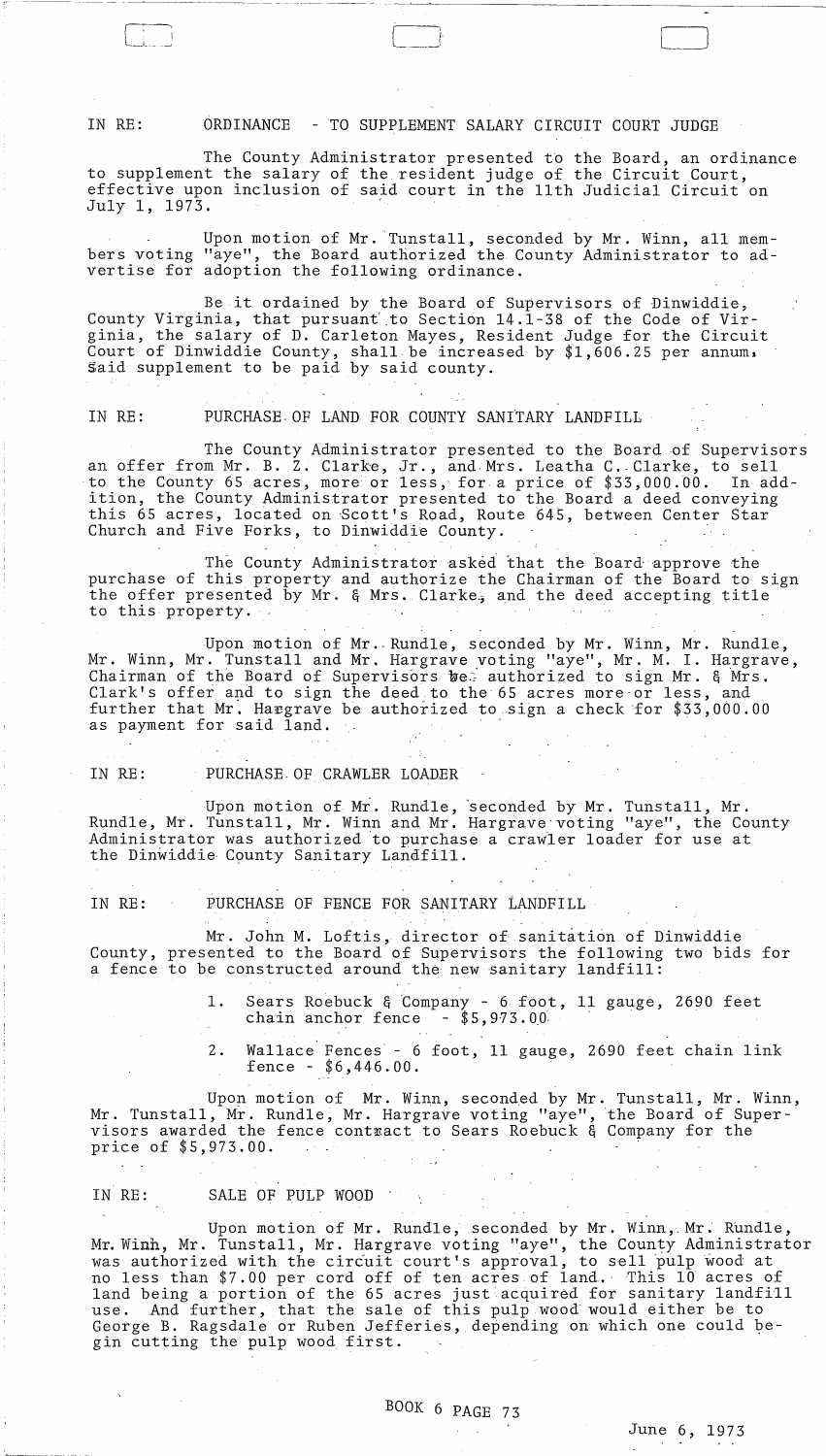### IN RE: LOCATION OF BOOK STAND ON COUNTY PROPERTY

Mrs. Robert Johnston, 'appeared before the Board, to request that the Board give her permission to place a book stand on 'County property for the benefit of people who wish to have books available for reading during the summer months.

This program would be based on the premise that if someone wished to take a book from the stand, he must place a book on the stand.

The Chairman suggested that Mrs. Johnson contact the County Administrator, and together they work out the proper location for this book stand, and in addition, the entire board wished Mrs. Johnson good luck on her program.

### IN RE: ELEMINATION OF SUMMER MEETINGS

Upon motion of Mr. Rundle, seoonded by Mr. Winn, Mr. Rundle, Mr. Winn, Mr. Tunstall, Mr. Hargrave Voting Taye", the meeting of July 18th, August 15th and September 19th were cancelled.

### IN RE: MR. RUNDLE'S STATEMENT ON BUDGET

Bppervisor Rundle, told the Board that he would not be present at the June 20th meeting. That he would be away attending a meeting concerning his insurance business. Mr. Rundle stated that he supported the budget and the tax rate as proposed for adoption at the June 20th meeting.

### IN RE: EXECUTIVE SESSION

Upon motion of Mr. Rundle, seconded by Mr. Winn, all members present voting "aye", the Board voted to go into executive session<br>to discuss legal and personnel matters. This time being 5:00 P.M. The to discuss legal and personnel matters. This time being 5:00 P.M. Board returned to open session at 6:45 P.M.

### IN RE: REVENUE SHARING

 $\mu$  ,  $\tau$  ,  $\tau$  , and  $\tau_{\rm{H}}$ 

The Chairman explained that the Board had been advised there was a very good possibility that Dinwiddie County did not receive its appropriate part of Revenue Sharing Funds for the year 1972 and the first six months of 1973.

Mr. Hargrave pointed out that the office of revenue sharing had revised our adjusted taxes from \$145,088.00 to \$389,078.00, and if the County wished to challenge this data, they must provide additional documentation within 60 days from April 19, 1973.

Therefore to make sure that Dinwiddie County received every dollar it is entitled to, they mast retain the help of individuals that are competent in this field.

Upon motion of Mr. Rundle, seconded by Mr. Tunstall, Mr. Rundle, Mr. Tunstall, Mr. Winn, Mr. Hargrave voting "aye", the following resolution was adopted:

WHEREAS, in the application of the formula to determine the County's share of revenue under the State and Local Fiscal Assistance Act of 1972, the "Revenue Sharing Act", Dinwiddie County has not been given proper credit for Federal and State Revenues received for various programs and,

 $\mathcal{L}^{\text{max}}_{\text{max}}$  and  $\mathcal{L}^{\text{max}}_{\text{max}}$ 

WHEREAS, there may have been other errors made in the application of such formula, to the detriment of the County,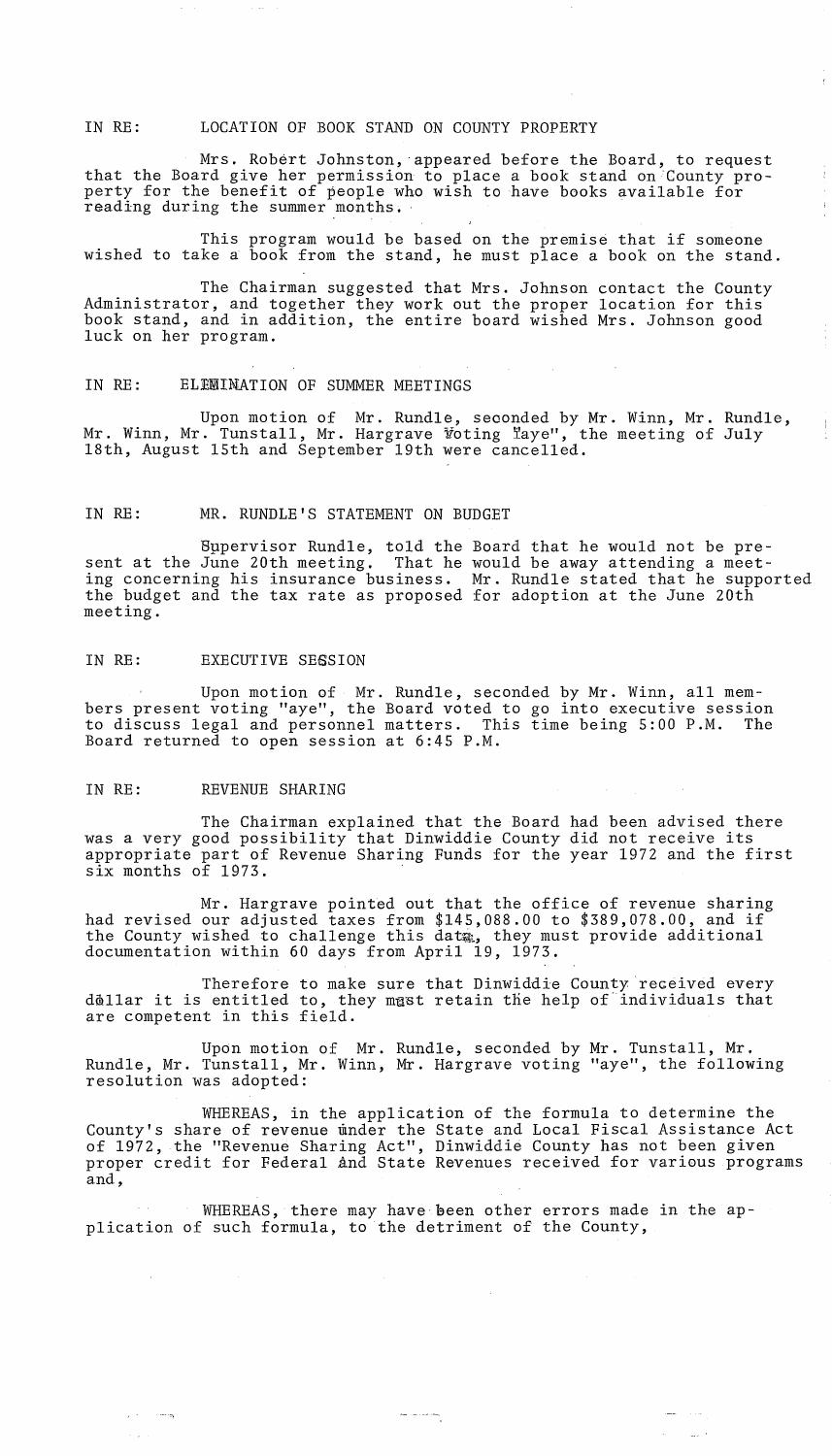NOW, THEREFORE, BE IT RESOLVED BY THE BOARD OF SUPERVISORS OF DINWIDDIE COUNTY, that the Board does hereby employ and authorize the firms of Daniel A. Robinson & Associates, 'Certified Public Accountants, of Charlottesville, Virginia, and Fitzgerald & Smith, Attorneys at Law of Fairfax, Virginia, to make such study and analysis as may be necessary to determine the proper amount of such funds that should have been received by the county and that should be received in the future, to file such papers with the appropriate agencies of the Federal Government, and to take such action as may be necessary to cause the proper amount of such funds to be paid to the County for past and future distributions.

There being no further business to be brought before the Board the meeting adjourned at 7:00 P.M.

ATTEST:

---~~~ ~~---~~--~~-

Fact Regard **CHAIRMAN** 

BOOK 6, PAGE 74